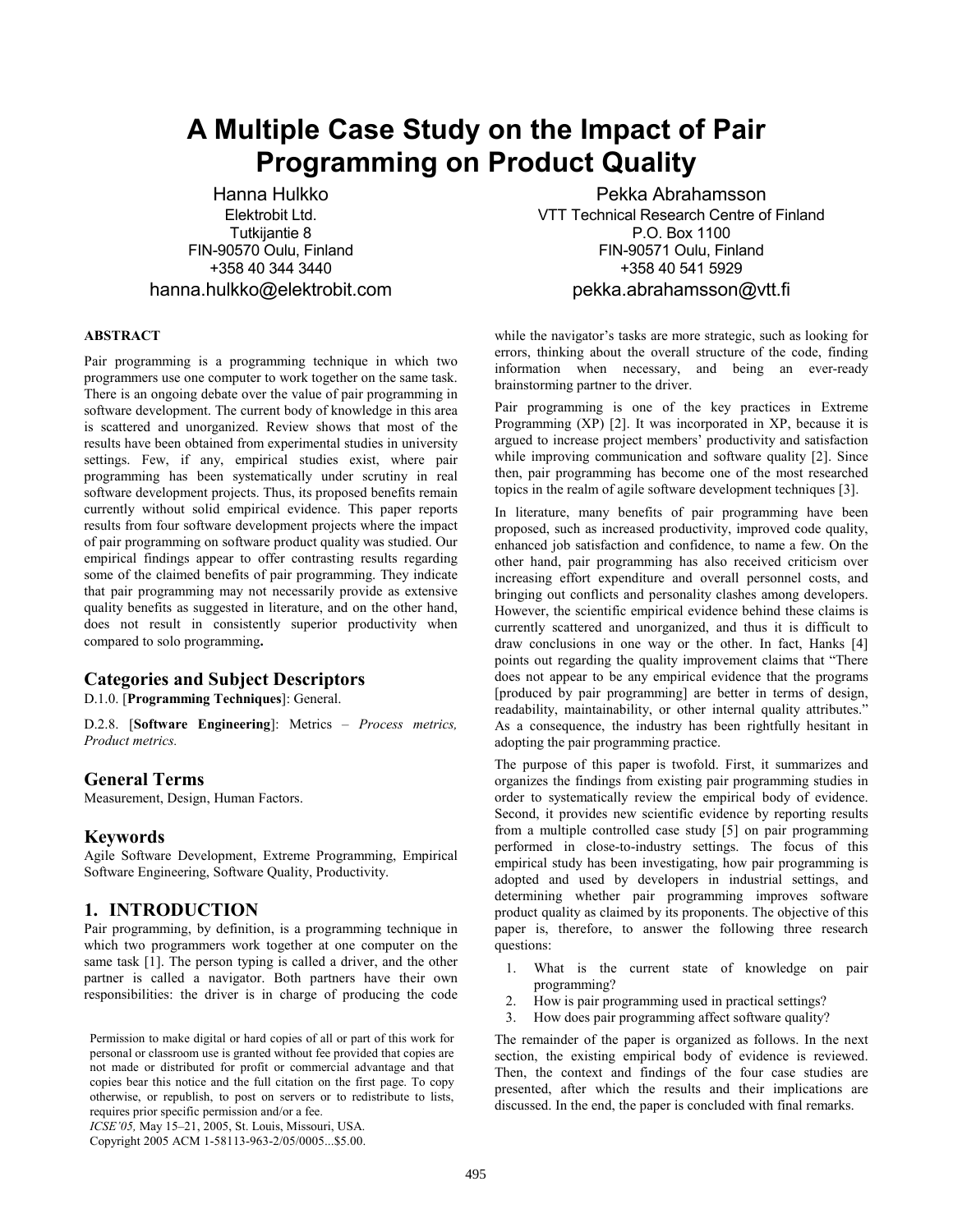# **2. REVIEW OF THE EMPIRICAL BODY OF EVIDENCE**

In this section, the existing empirical evidence on pair programming is summarized and reviewed. First, background information, such as research approaches and focuses, on the studies is provided. Then, the main findings of the existing studies are presented under three categories. Finally, the results of the review are summarized.

# **2.1 Overview on the reviewed studies**

Included in the review, are empirical studies focusing on pair programming, such as case studies, experiments, surveys and experiment reports, published in various scientific forums. Also, studies focusing on XP and thus only partially addressing pair programming, have been included. However, all studies, which have been focused on educational aspects related to pair programming, have not been included in the review because of the industrial emphasis of our study.

The first reported empirical study on pair programming was published in 1998 by Nosek [6], and the most recent studies have been dated only a few months prior to writing this paper (June 2004). Figure 1 illustrates the annual distribution of different types of empirical studies found in literature, which were included in the review. The studies have been organized based on their research approaches to the following categories: case studies (CAS), experiments (EXP), surveys (SUR) and experience reports (REP). A growing research interest towards pair programming can clearly be seen from the figure. However, it should be noted, that while Figure 1 illustrates the trends on the types and amounts of empirical studies, it is not fully comprehensive, i.e. studies focused on using pair programming for educational purposes in university settings have not been thoroughly explored.



**Figure 1. Studies on pair programming.** 

Besides their research approaches, the studies can also be grouped based on their research focuses. Figure 2 organizes the reviewed studies based on the areas of their main contributions. It shows that several research aspects have been addressed in the studies with a slight focus on the effects that pair programming has on software project and product, such as schedule and quality. In the following subsections, the review of empirical body of evidence is presented with an emphasis on the findings related to the research questions of this paper.

# **2.2 Analysis of existing empirical results**

**Project related findings.** A claimed benefit gained from pair programming is shortened time to complete the given task due to e.g. increased problem solving abilities of a pair compared to an

individual [7]. Also in larger scale projects, schedule advantages have been credited to pair programming because of decreased communication overhead, as an example. Williams et al. [8] report that in their experiment, pairs completed their assignments 40 – 50% faster than solo developers. Lui and Chan [9] present more moderate results of 5% time savings gained through pair programming. Also, Müller [10] discovered that pair programming halved the time spent on the quality assurance phase of a project. However, Nawrocki and Wojciechowski [11] offer contrasting results and report that in their experiment, there were no significant differences between the development times of groups who were employing XP in pairs, compared to ones employing XP or Personal Software Process [12] individually.



### **Figure 2. Distribution of empirical studies based on their research focuses.**

The effort expenditure and productivity of paired software developers is one of the most studied aspects of pair programming, since one could assume that when two people are doing the same task, the spent effort is doubled. However, Williams [13] found that pairs spent approximately only 15% more effort on a task than solo developers. Other studies offer support as well: in [14], a 10% increase and in [9], a 21% increase in effort expenditure resulting from pair programming was detected. In a recent study Williams et al. [15] explored the impact of pair programming on productivity of new team members who were added to a delayed project, and concluded that pair programming reduces the assimilation and mentoring times and thus improves the productivity of the whole team. All of these results offer empirical evidence suggesting that pairs are more productive than solo developers. The increased productivity is supported also by Jensen [16], who has reported a 127% productivity gain achieved by pair programming. On the other hand, Nawrocki and Wojciechowski found pair programming less productive than XP done by solo developers [11]. Based on the existing evidence, it can be argued that pair programming requires more effort than developing software individually, but that the increase in the effort expenditure is definitely not linear with regards to the number of developers. Furthermore, the effort expenditure increases more after the initial transition to pair programming, but gradually the productivity of the pair rises above the productivity of solo developers. This phenomenon, which is sometimes referred to as pair jelling [8], could be in part used to explain the findings of Nawrocki and Wojciechowski [11] towards inferior productivity of pairs, because the tasks in their experiment were relatively small (i.e., 150 – 400 lines of code) and thus short. Hence, it could be assumed that pair jelling took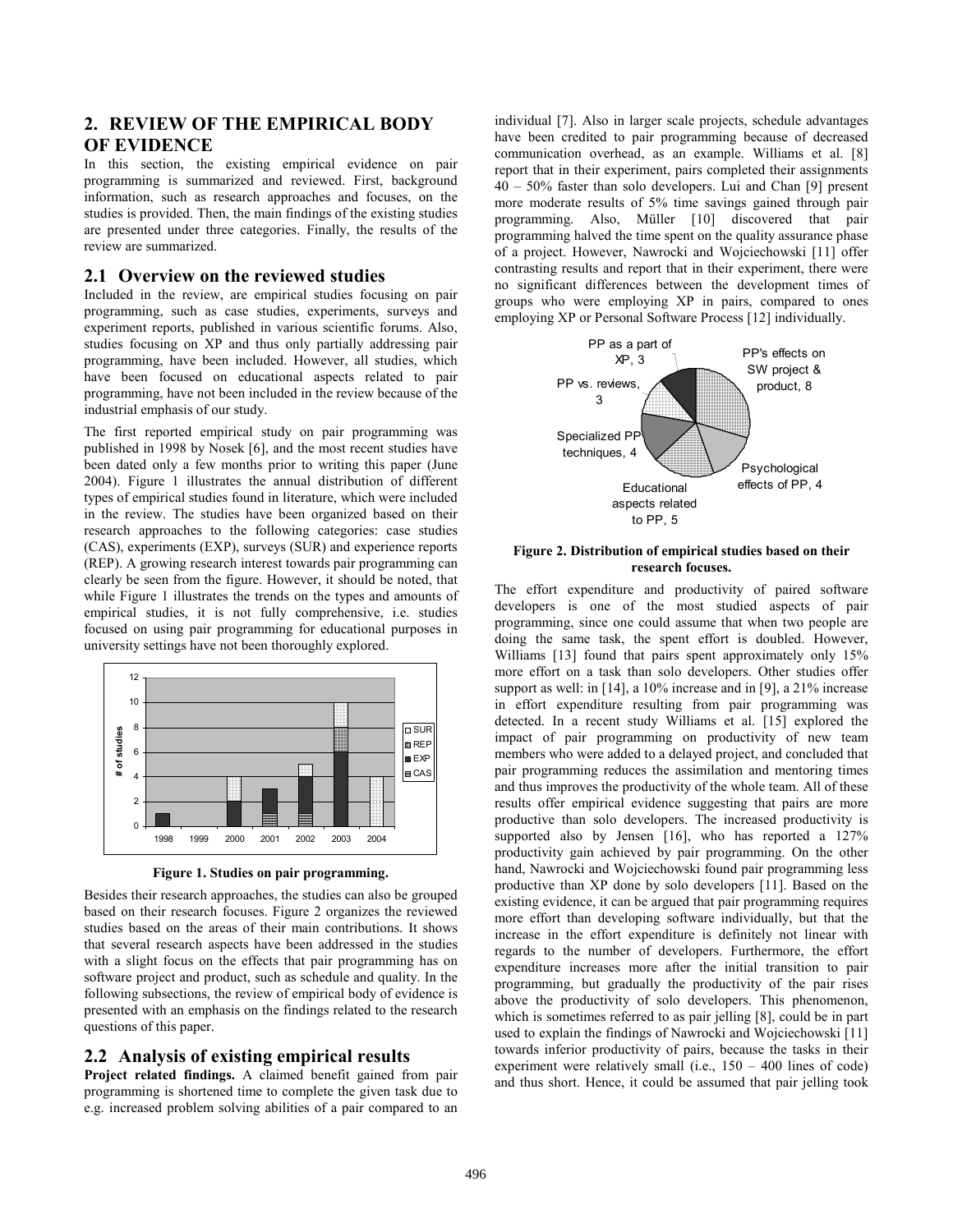place during the experiment and increased the effort expenditure of the pairs.

**Product related findings.** The main argument for compensating the increased overall project costs due to higher effort expenditure of pair programming is improved quality of the resulting software [1]. Proposed reasons for the quality improvements include the continuous review performed by the navigator, which is claimed to outperform traditional reviews in defect removal speed [1], enhanced programmers' defect prevention skills [13], and pair pressure, which according to Beck [2], encourages better adherence to process conventions like coding standards and use of refactoring, i.e. increases process fidelity. Wood and Kleb [17] offer empirical support for Beck's suggestions. Gallis [18] speculates even further that stricter adherence to coding standards may improve the readability of the code and indicate increased information and knowledge transfer between developers.

In addition to the anecdotal evidence, the quality effects of pair programming have been explored in empirical studies using various, even divergent metrics. Initial findings indicating that pair programming produces shorter code (e.g. [17, 19]) and results in better adherence to coding standards [19] have been made. Shorter code, which conforms to standards can be perceived to improve the maintainability of the software. In addition, shorter code is claimed to indicate better underlying design [14, 19]. Also, decreased defect rates (e.g. [13, 16, 20]) and increased number of test cases passed [8] resulting from pair programming have been reported in empirical studies. In addition, subjective indicators of increased quality, such as improved readability [6, 17] and better grades obtained by the students in educational settings (e.g. [21, 22]) have been reported. Also, anecdotal evidence on the positive impact of pair programming on code quality exists [23, 24].

While most of these findings point to a positive direction, the generalizability and significance of these findings remains questionable. One reason for this is the fact that often the metrics used for describing quality have not been either defined in detail in the studies, or lack the connection to the quality attribute they should be presenting.

Some studies have also attempted to summarize the effects of pair programming and calculate overall cost-benefit ratios for adopting it. This task involves identifying and quantifying the effects of pair programming on the multiple parameters discussed in previous sections. While the results are initial at best, Müller [10] reported an increase of 5% on the total project costs caused by applying pair programming. According to Williams and Kessler [1], pairs have a higher efficiency and overall productivity rate compared to individual developers, and pair programming increases the business value of a project.

**Usefulness in different application scenarios.** In addition to evaluating, if pair programming is beneficial, it should be also considered, when it is most useful [18]. For example, pair programming may be most beneficial when applied to only certain types of tasks [1]. In the existing empirical studies, some scattered observations about the suitability of pair programming for different types of tasks have been provided.

The complexity of a task is one of the factors affecting the feasibility of using pair programming. Lui and Chan [9] report that pair programming improved productivity most in demanding design tasks. Similar findings have been made also in [8, 25] where pairing was not found useful in simple, rote tasks. Regarding different software development activities, there are studies suggesting that pair programming is not very useful in testing tasks [8], but more beneficial in performing design and code reviews and tasks related to architecture and coding [26].

# **2.3 Summary**

The main arguments put forth in the existing empirical studies are summarized in Table 1. The right-hand column denotes if the findings are addressed through a research question (RQ) in the empirical study presented in the following section.

**Table 1. Summary of main findings of existing studies** 

| Existing empirical evidence suggest that                            | RO  |
|---------------------------------------------------------------------|-----|
| Pair programming (PP) shortens development time                     | no  |
| PP requires more effort (than solo programming)                     | no  |
| Pairs have higher productivity than solo developers                 | yes |
| Pairs produce code with higher quality (e.g. better<br>readability) | yes |
| Pairs produce code with lower defect rates                          | yes |
| Developers enjoy PP more than solo programming                      | yes |
| PP is more useful in complex than simple, routine tasks             | yes |
| PP is useful for training a new person                              | yes |
| Cost-benefit ratio of PP (quality vs. effort) is unknown            | yes |

# **3. EMPIRICAL RESULTS FROM A MULTIPLE CASE STUDY**

The empirical evaluation of pair programming through four case studies had two main goals: first, to provide qualitative and quantitative information on how pair programming is used in actual software projects, and second, to explore the impact of pair programming on software quality, especially on the quality characteristics, which literature has suggested being most affected by it, i.e. maintainability [8, 17] and reliability [10]. This section begins with the layout of the research design for the study. Then, the empirical results are presented.

# **3.1 Research context**

**Research settings.** The research method used in the four case projects is the controlled case study approach [5]. The approach combines aspects of experiments, case studies and action research, and is especially designed for studying agile methodologies. In brief, it involves conducting a project which has a business priority of delivering a functioning end product to a customer, in close-to-industry settings, where measurement data is constantly collected for rapid feedback, process improvement and research purposes. The software development work is performed in controlled settings and involves both student and professional developers.

**Data collection and validation.** Since all of the case projects had equally important business and research goals, the data collection was designed to be as effective and extensive as possible, but still consume personnel resources minimally. The empirical evidence has been collected from multiple data sources as suggested by Yin [27] in order to obtain multiple measures of the same phenomenon to improve the validity, reliability and credibility of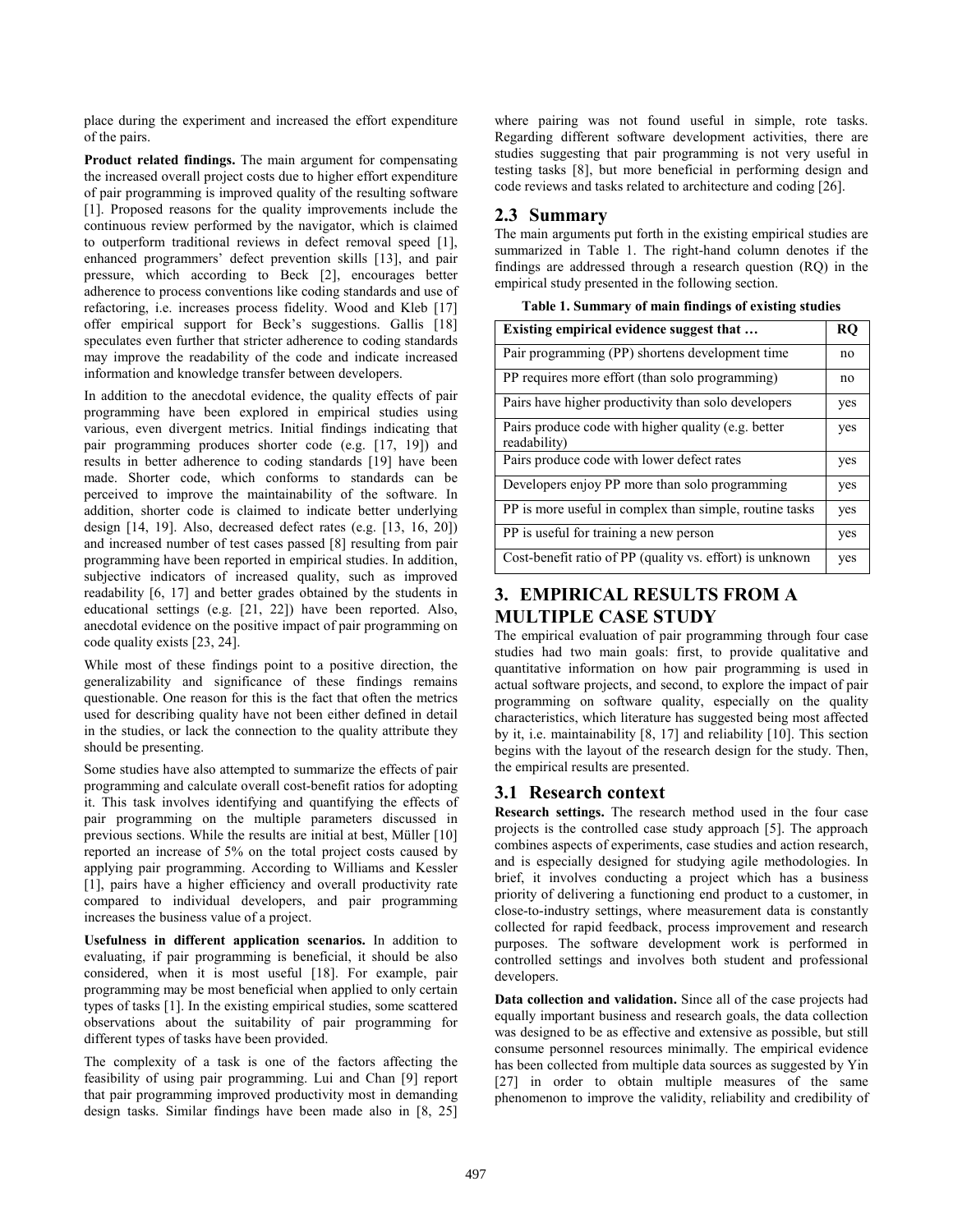the research. Table 2 presents a summary of different sources of data used in the case studies for investigating the pair programming practice.

| Source                    | Data type         | Case #               |                      |                    |       |
|---------------------------|-------------------|----------------------|----------------------|--------------------|-------|
|                           |                   |                      | 2                    | 3                  | 4     |
| Excel sheets <sup>a</sup> | Effort: task,     | $\overline{X}^{\,a}$ | $\overline{X}^{\,a}$ | $X^{\mathfrak{b}}$ | $X^b$ |
| / TaskMaster              | effort type,      |                      |                      |                    |       |
| tool                      | hours             |                      |                      |                    |       |
| Developers'               | Effort, personal  | X                    | X                    | X                  | X     |
| notes (diaries)           | remarks           |                      |                      |                    |       |
| Pair                      | PP: time, task,   |                      | X                    | X                  | $X^1$ |
| programming               | pair name, role   |                      |                      |                    |       |
| sheets                    | changes           |                      |                      |                    |       |
| Defect lists              | Defects:          | $X^2$                | $\overline{X^2}$     | X                  | X     |
|                           | originating task, |                      |                      |                    |       |
|                           | when found,       |                      |                      |                    |       |
|                           | severity, etc.    |                      |                      |                    |       |
| Source code               | Code-related      | $\overline{X}^3$     | X                    | X                  | X     |
| (baselines)               | data, e.g.        |                      |                      |                    |       |
| after each                | solo/PP parts of  |                      |                      |                    |       |
| iteration and             | the code, LOC     |                      |                      |                    |       |
| final code)               | counts            |                      |                      |                    |       |
| Final                     | Qualitative data, | X                    | X                    | X                  | X     |
| interviews                | experiences       |                      |                      |                    |       |
| Observation               | Use of PP         |                      |                      |                    | X     |

#### **Table 2. Data sources in case projects**

 $\frac{3}{1}$  Collection of pair programming sheets ended after the first 3 weeks

<sup>2</sup> Only date when defect found and fixed is available

<sup>3</sup> Solo and pair programmed parts of the code were not tagged

**Case projects.** Table 3 provides a summary of the four case projects including their duration in calendar time, team size, total development effort, product type and the developed concept, product size in terms of logical lines of code [12] and the used programming language.

|                                      | <b>Case 1</b>                   | Case 2                     | Case 3                          | Case 4                                                                                    |
|--------------------------------------|---------------------------------|----------------------------|---------------------------------|-------------------------------------------------------------------------------------------|
| <b>Duration</b>                      | 8 weeks                         | 8                          | 8                               | 5                                                                                         |
| <b>Team size</b>                     | 4 persons                       | 5.5                        | 4                               | $4-6$                                                                                     |
| Total dev.<br>effort                 | 7.5 person<br>months            | 10                         | 5.5                             | 5.2                                                                                       |
| <b>Iterations</b>                    | 6                               | 6                          | 6                               | $6^1(9)$                                                                                  |
| Product<br>type                      | Intranet<br>application         | Mobile<br>application      | Mobile<br>application           | Mobile<br>application                                                                     |
| <b>Product</b><br>concept            | Research<br>data mgmt<br>system | Stock<br>market<br>browser | Production<br>control<br>system | Production<br>control<br>system                                                           |
| Product<br>size<br>(logical)<br>LOC) | 7700                            | 7100                       | 3800                            | 3700                                                                                      |
| Language                             | Java and<br><b>JSP</b>          | Mobile<br>Java             | Mobile<br>Java                  | Symbian<br>$C++$<br>Case 4 was relaunched after 4 weeks into the project. The first three |

**Table 3. Summary of the case projects** 

iterations are not included in this study.

The development teams of the case projects worked in a shared co-located office space. The team members were different in each case apart from the project manager who managed cases one, two and four. Also, the developers did not have any prior experience

from pair programming (except the project manager, who had of course pair programmed when he started in case projects two and four). To familiarize the developers with pair programming, a tutorial on pair programming practices and means of data collection was held in the beginning of each project. Case one involved 5-6<sup>th</sup> year Master's students. Case two involved research scientists as well, and finally cases three and four were a mix of both practitioners and students as defined by the controlled case study approach [5]. All team members were committed to a 6 hour work days, which were adopted, because the goal was to achieve a sustainable working pace emphasized in agile methods. In addition, it was seen that 6 hours is a maximum amount of time per day that a programmer can effectively focus on development tasks.

The product in cases two, three and four was developed for commercial markets, but in case one, for internal use. The software development method used in all projects was the Mobile-D approach [28], which is based on known agile methods, namely Extreme Programming and Scrum. Note that for the purposes of this study, the development method used is a secondary issue, and only briefly described here to provide background information on the study context. In Mobile-D, the projects are carried out in short (usually 1 to 2 week) iterations. Pair programming is one of Mobile-D's nine principal elements, and thus coding, testing, and refactoring were encouraged to be carried out in pairs in the case projects.

# **3.2 Results**

As discussed earlier, the data sources, collection procedures and tools evolved during the case projects. This is why all metrics have not been calculated for each project. Table 4 presents a summary of which metrics have been calculated for each case project. Each metric is defined in the subsequent section together with the empirical results. The data sources for calculating the metrics were presented previously in Table 2.

**Table 4. Metrics derived from each case project** 

| Metrics used to evaluate pair<br>programming:            |   | Case project |   |   |  |
|----------------------------------------------------------|---|--------------|---|---|--|
|                                                          |   | 2            | 3 |   |  |
| <b>Usage metrics</b>                                     |   |              |   |   |  |
| Pair programming effort percent                          | X | X            | X | X |  |
| Productivity between iterations: pair and<br>solo        |   | X            | X | X |  |
| Rationale for pair programming                           | X | X            | X | X |  |
| <b>Quality metrics</b>                                   |   |              |   |   |  |
| Density of coding standards deviations:<br>pair and solo |   | X            | Х |   |  |
| Comment ratio: pair and solo                             |   | X            | X | X |  |
| Relative defect density: pair and solo                   |   |              | X | X |  |

### *3.2.1 Practical use of pair programming*

**Pair programming effort percent** The ratio between effort spent on pair programming activities (i.e. pair coding, pair refactoring, and pair testing) and respective solo activities is calculated for each iteration of the case projects. This metric describes how the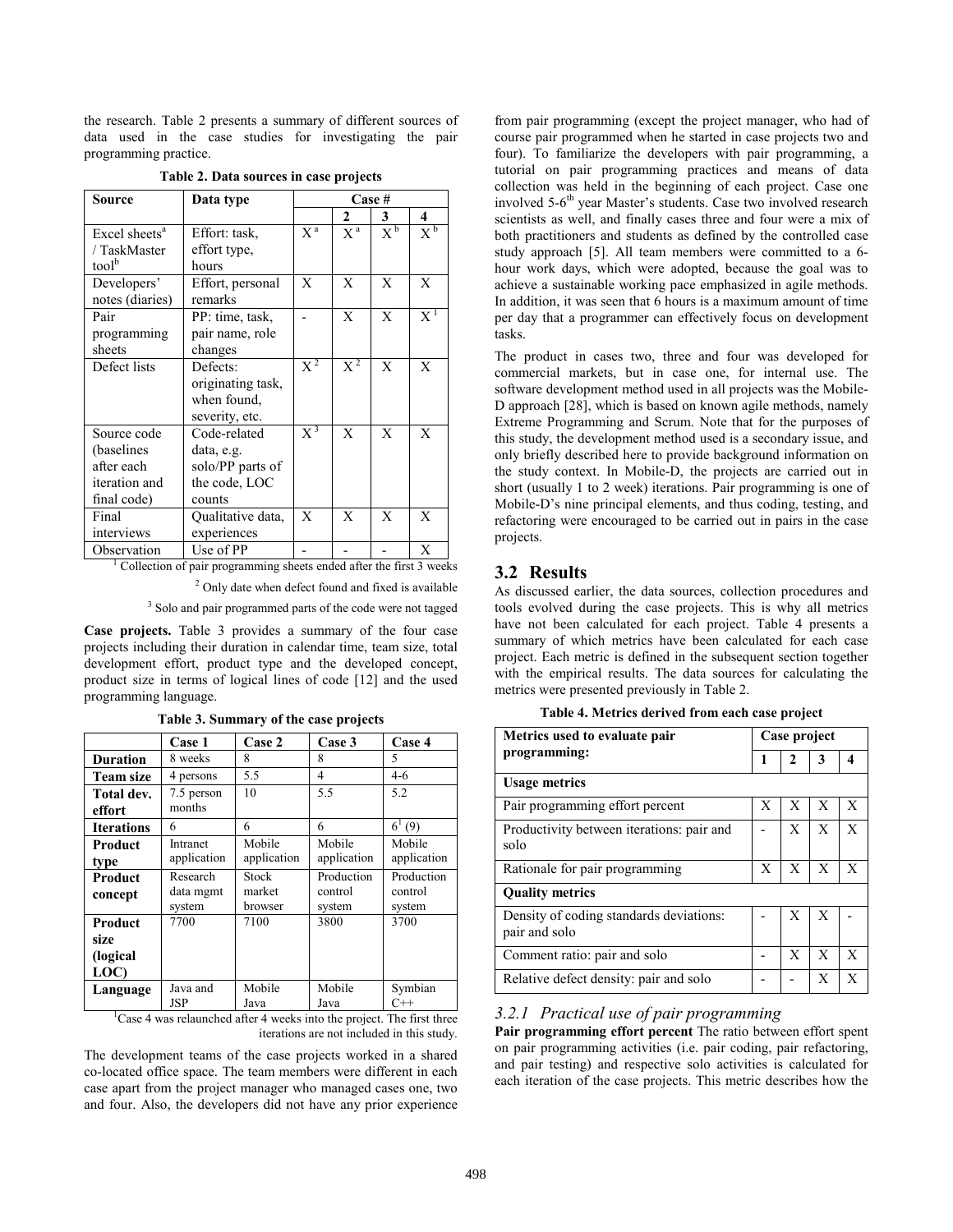use of pair programming evolves as the project progresses. Pair programming effort percent is

$$
PP\% = \frac{E_P}{E_T},\tag{1}
$$

where

 $E<sub>P</sub>$  is effort spent on pair programming activities during the iteration, and

 $E_T$  is the total programming effort spent on the iteration.

Regarding the actual use of pair programming (Figure 3), all case projects had quite similar ratios in their first three iterations, although case three's ratio is a little higher and case four's a bit lower. The differences between the case projects did not become apparent until the fourth iteration, where the percentages scattered more.



**Figure 3. Pair programming percent between iterations in case projects.** 

As it can be seen from the figure, the pair programming percents of cases two and three decreased steadily after the first two iterations. This decrease was especially evident in case three, in whose  $5<sup>th</sup>$  iteration over 80 percent of programming was done individually. On the other hand, in cases one and four, the pair programming percentages varied more between the iterations. Interestingly, in both case one and case four, the pair programming percentage increased in iterations four and six, and strongly decreased between them in iteration five. The overall trend in case one was quite steady, unlike in case four, where the trend was ascending despite the fluctuations.

**Productivity.** The second metric describing the actual use of pair programming in the case projects is productivity, which provides information on how pair programmer's productivity evolves as the project progresses and also allows to compare the productivity of the two different programming styles. In this study, productivity is calculated for both pair and solo programming styles for each iteration as a ratio of produced logical code lines and spent effort. Thus, productivity of programming style *N* (*N* is pair or solo) is defined as

$$
P_N = \frac{C_N^L}{E_N},\tag{2}
$$

where

 $C_N^L$  is the number of logical code lines produced with programming style *N* in the iteration, and

 $E_N$  is effort spent with programming style *N* in the iteration*.*

It is acknowledged that measuring productivity is not a straightforward task, and using lines of code (LOC) counts has its challenges. However, it is the most commonly used means for describing productivity, and thus used also here. The number of code lines for each programming style were obtained by calculating the amount of code lines in the iteration's end baseline made with each programming style (using code tags), and then subtracting the number if previous iteration's code lines produced by the same programming style from it. The productivity metrics are calculated only for the last three case projects, since no code tags were used in the first case project to separate the code produced by different coding styles.



**Figure 4. Total productivity of pair and solo programming in the case projects.** 

Figure 4 shows the total productivity of pair and solo programming in the three case projects. There seems to be no regularity between the productivity of different programming styles: in case two, solo programming has a bit higher productivity than pair programming, in case three the situation is reversed, and in case four, pair programming has substantially higher productivity than solo programming.

**Rationale for pair programming.** The results concerning with the rationale for pair programming obtained through team interviews are presented in the following. The focus of this qualitative data (i.e., taped, transcribed) is on determining the types of tasks and situations, which developers find especially suitable or unsuitable for pair programming. In addition to the data obtained from the final interviews, entries from TaskMaster effort tracking tool describing reasons for solo programming a specific task were studied.

The interviews aimed at collecting team members' views about the usefulness of pair programming in different application situations and development phases. One developer found pair programming to be suitable for many coding tasks, but not necessarily to e.g. installation tasks. The team members of cases one, three and four found pair programming to be especially useful for novice team members and in the beginning of a project.

*"In the beginning of a project, pair programming is useful for virtually any task, because it helps everyone to get a clear understanding on the system." [Case three]*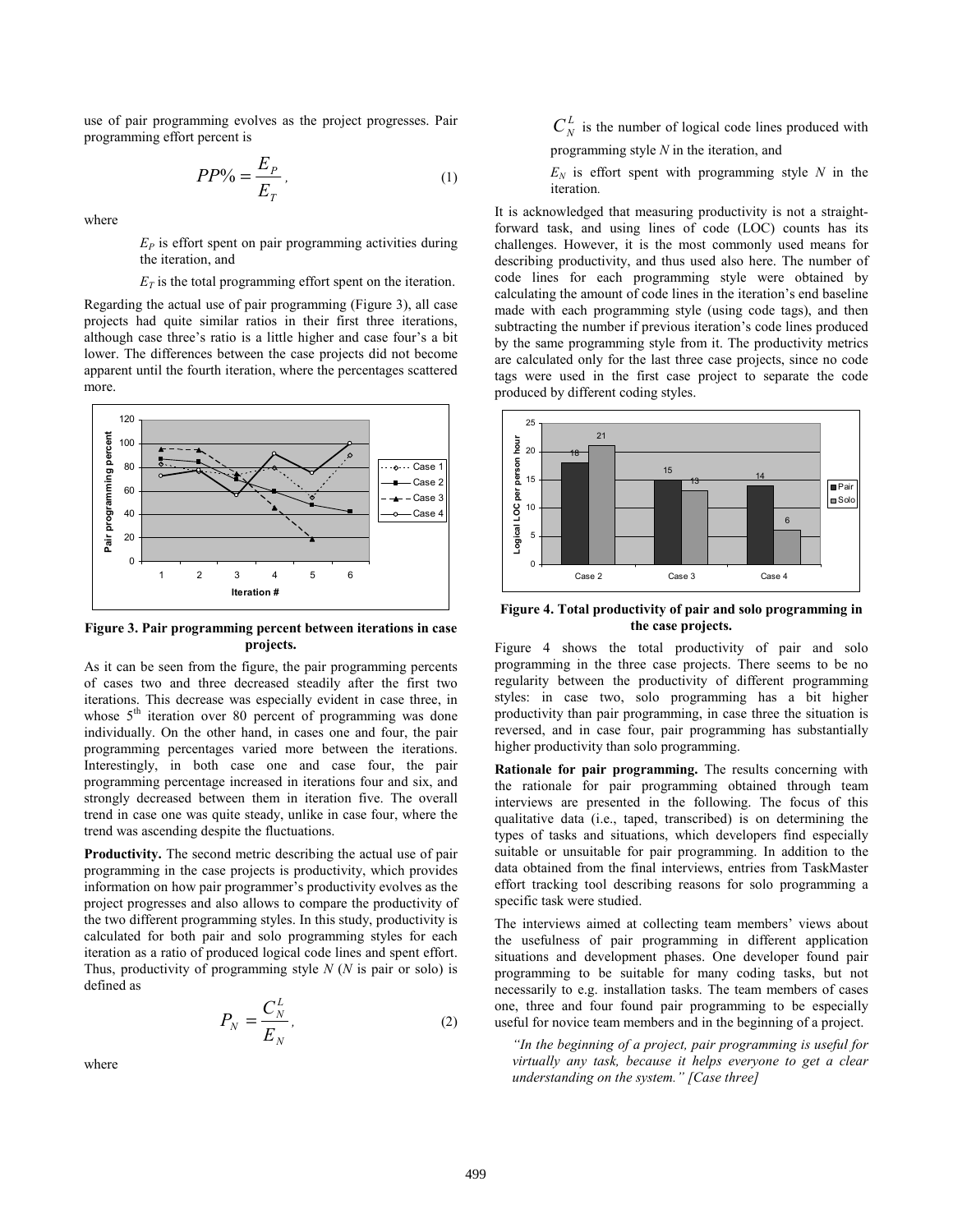The effect of the complexity of the task on the usefulness of pair programming was also brought up by the developers in the final interviews. The developers felt that pair programming was more useful for demanding and complex tasks than for rote tasks.

*"If no one knows how a task should be done, it's useful to do it in pairs to think of different ideas." [Case three]* 

On the other hand, the some developers felt that tasks, which require a lot of logical thinking, were best when done solo:

*"It's difficult for two people to think together, so thinking about a logical task should be done alone." [Case four]* 

This can, at least partially, result from the noise in the collocated project room, like a developer working in the case four expressed:

*"If a task is difficult and complex, and I have to focus on it and think a lot, the noise in the war room is disturbing, so I put on headphones and do the task solo. I could do the task with a pair, if there was a possibility to be undisturbed." [Case four]* 

Furthermore, the team in case four felt that pair programming was beneficial when writing code, which had many dependencies with other parts of the software. On the other hand, according to a team member in case two, pair helped in simple tasks to find mistakes, to which the coder himself had become "blind" to. This was also supported by findings from case four interviews. Other situations where having a pair was perceived useful was related to naming conventions:

*"Pair helped in naming issues, which I find to be the most difficult when coding." [Case four]* 

#### *3.2.2 Quality*

**Density of coding standard deviations.** The first metric used to describe the quality effects of pair programming is related to adherence to coding standards. In accordance to agile philosophy, the project team was responsible for defining the coding standards in the beginning of each project, and the code has been compared against these same standards when deriving this metric. The density of coding standard deviations is measured through the number of found deviations from the coding standards with respect to the amount of code made with each programming style (all physical lines). Thus, density of coding standard deviations for programming style *N* (*N* is either pair or solo) per hundred lines of code is

$$
S_N = \frac{F_N}{C_N^A} \times 100\,,\tag{3}
$$

where

 $F_N$  is the number of failures to adhere to coding standards (i.e. deviations) made with programming style *N*, and

 $C_N^A$  is the number of all physical code lines produced with programming style *N.*

A smaller density indicates better adherence to coding standards, which further indicates better readability and maintainability of the code [29, 30]. Density of coding standard deviations metric has been derived only from case project two and three. The reason for this is that in case one, there were no explicitly defined coding

standards to compare the code against, and in case four, the code was written in Symbian C++ and the available tool (i.e. CheckStyle [31]) could only be used for analyzing Java programs.

In case two, a total number of 597 deviations from coding standards were found from the final source code. 431 of these were made using pair programming, and 166 with solo programming. In case three, there were a total number of 354 deviations from coding standards, of which 302 were made using pair programming and 52 solo programming. Results show that the most common type of deviations was related to method comments. Another common source of deviations was variable naming. The distribution of deviations between different types is quite similar with both pair and solo programming in both projects. However, in solo programming, fewer deviations were concerned with variable naming than in pair programming.



**Figure 5. Density of coding standards deviations in case projects 2 and 3.**

Figure 5 shows the density of deviations from coding standards in cases two and per 100 physical lines of code. It can be seen, that in both projects, the deviation density was much higher for pair programming than for solo programming.

**Comment ratio.** Another quality metric used in this study is comment ratio, which is calculated as the ratio of comment lines and total (i.e. physical) lines of code [32]. Thus, comment ratio for programming style *N* is

$$
R_N = \frac{C_N^A - C_N^L}{C_N^A} = 1 - \frac{C_N^L}{C_N^A},
$$
\n(4)

where

 $C_N^L$  is the number of logical code lines produced with programming style *N*, and

 $C_N^A$  is number of all physical code lines produced with programming style *N.*

The higher the ratio is, the more readable and maintainable the code can be perceived to be [32]. Figure 6 illustrates the comment ratios for pair and solo programming in three of the case projects. In every case, the comment ratio for pair programming is higher than for solo programming. In case two, the comment ratios are almost equal, but in both cases three and four, the comment ratio for pair programming is approximately 60% higher than for solo programming.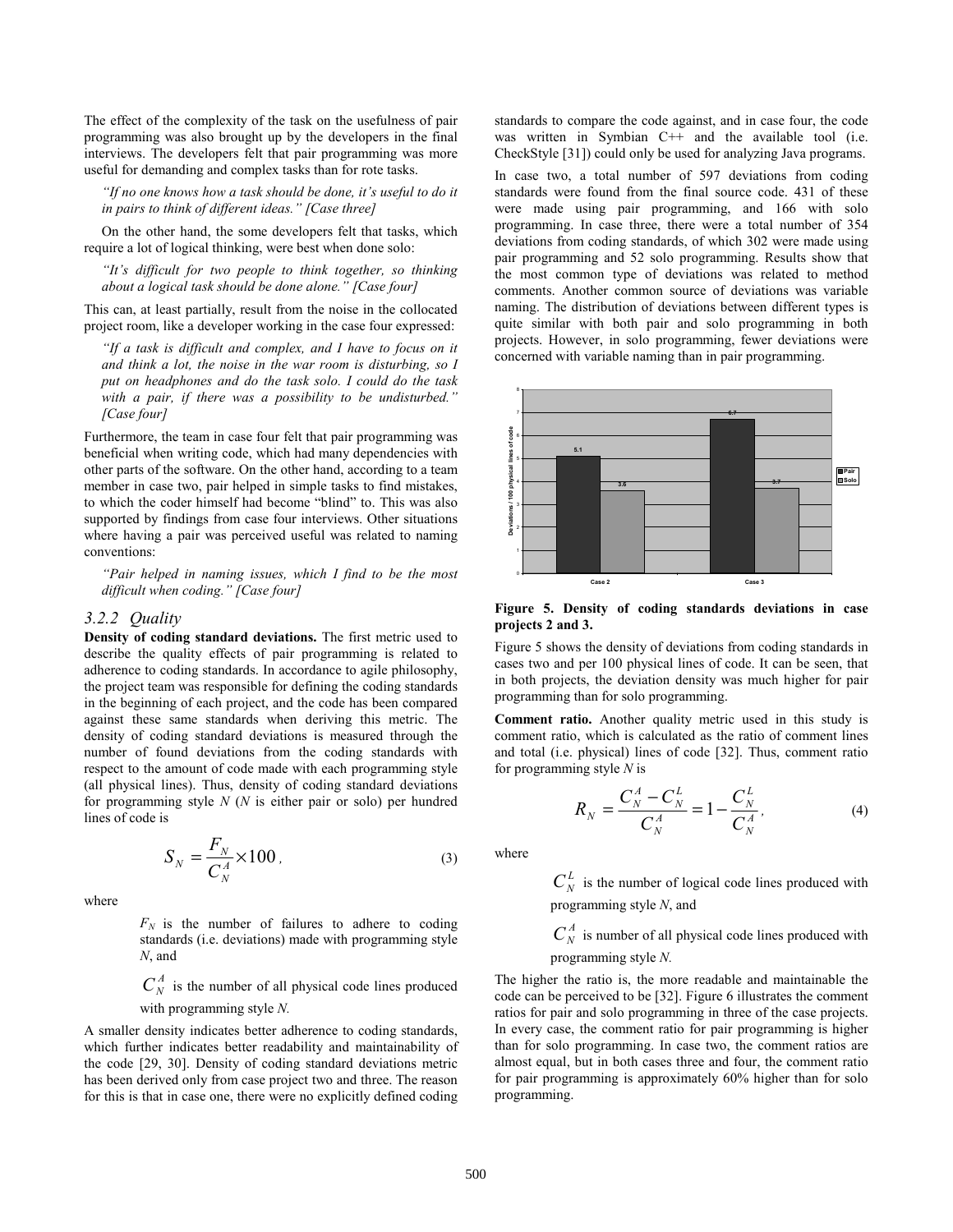

**Figure 6. Comment ratios in case projects 2 to 4.** 

**Relative defect density.** Since the mode of work (i.e. solo or pair) was not predetermined in the case projects, most of the defined programming tasks have not been programmed with a single style, but rather, a mixture of pair and solo programming has been used. Thus, it has not been possible to trace the origins of the found defects to a single programming style, but only to the originating task, whose pair and solo programming effort ratios are known based on the hour entries in the TaskMaster tool. This is why it is not feasible to investigate traditional defect metrics such as defect density, i.e. the amount of total defect divided by the total number of logical code lines [12, p. 83], as such. Instead, an applied metric which considers also the portion of pair or solo programming done in the task where the defect has originated from has to be used.

Relative defect density is a metric which can be applied when the programming style of the defect is not known exactly, but only estimated using the relative amount of effort spent with different programming styles in the task where the found defect has been made. It is calculated as suggested by [12, p. 83], but instead of using the absolute number of defects made with each programming style, every defect is multiplied with the effort percent of the programming style in question of the originating task. For example, if a defect is made in a task, of whose effort 70% has been spent on pair programming, the coefficient for the defect is 0.70 when calculating relative defect density for pair programming, and 0.3 (1−0.7) when calculating relative defect density for solo programming. Also, instead of normalizing (i.e. dividing) the number of found defects with the total finished logical lines of code (LOC), total finished logical LOC made with the programming style in question is used. The obtained number is then multiplied with 1000 in order to obtain the relative number of defects per thousand logical lines of code (KLOC). Thus, relative defect density for programming style *N* is

$$
D_N = \frac{\sum_{i} N N \%_{i}}{C_N^L} \times 1000, \qquad (5)
$$

where

*i* is the index variable denoting each found defect,

 *NN%i* is the relative amount of effort spent with programming style *N* in the task where the defect *i* has been made, and

 $C_N^L$  is the number of logical code lines produced with programming style *N.*

Relative defect density is calculated from the final source code for both pair and solo programming. The smaller the relative defect density for a programming style is, the more mature and reliable code it can be perceived to produce. Relative defect density metric is derived from the two last case projects, because the defect lists from the first two case projects do not contain detailed enough information to base the metric on (i.e. the originating task for the found defects have not been defined).

Figure 7 shows the relative defect densities of pair and solo programming in cases three and four. In case three, approximately three times more defects were found than in case four, and thus the overall defect density of case three's source code is significantly higher than case four, due to the fact that the projects' source codes are almost of the same size. In case three, the relative defect densities of pair and solo programming are almost equal, but in case four, the relative defect density of solo programming is over six times higher than of pair programming. Based on this, it seems that the main difference of the overall defect densities of the two case projects results from the very low relative defect density of pair programming in case four.



**Figure 7. Relative defect densities in case projects 3 and 4.** 

### **4. DISCUSSION**

Pair programming effort percent. In all case projects, the pair programming effort percent was at a high level during the first iteration, although case one was the only project, where the use of pair programming was mandated in the beginning. The high initial adoption of pair programming is in line with the project members' comments, according to which they found pair programming to be especially useful in the beginning of a project to gain understanding on the whole system and to increase confidence. This may also explain why case four had the lowest pair programming percentage in the first iteration, because its first iteration was actually the fourth iteration, since the project was started over after the first three iterations. The fact that pair programming was found more useful in the beginning of the projects is also supported by the steady decreasing of the pair programming percents towards the final iteration in cases one, two and three, although the dramatic decrease of pair programming percent in iteration five of case three can be affected by the uneven number of team members present (one team member was absent for the whole iteration). The increased pair programming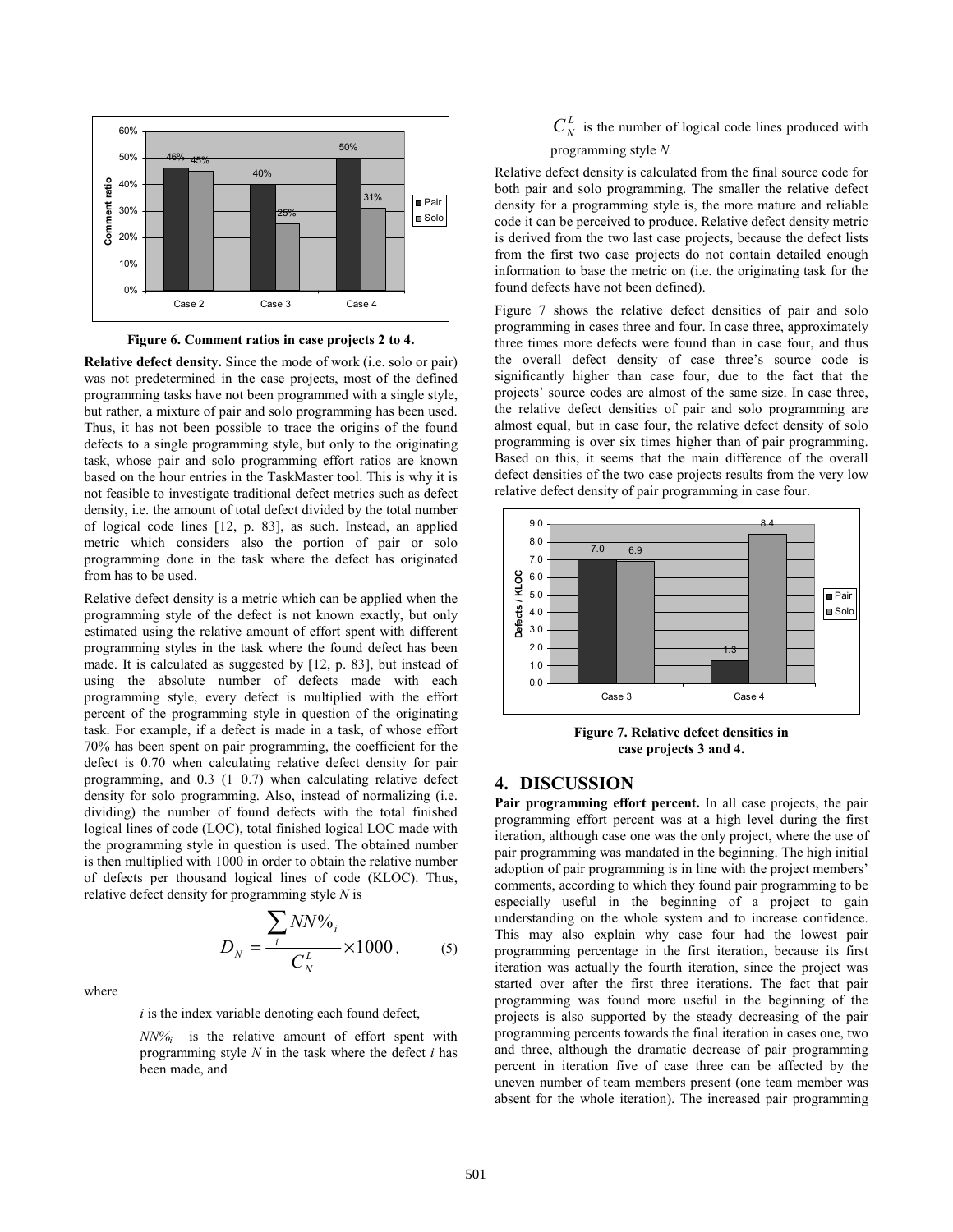percent of the final (correction) iterations can be explained by the fact that the team members perceived pair programming most useful in non-rote tasks requiring problem solving, which is also the case in correction iteration, where the defects found in the system test phase are corrected. An exception to the other case projects in terms of the development of the pair programming percent is case four, where the pair programming percent trend was continuously rising throughout the project except for the temporary decreases in iterations three and five. This can be explained by investigating the number of development tool licenses available: in iterations one and two there were four licenses, in iteration three there were three licenses, and in the rest of the iterations (four, five and six), there were only two licenses available. Thus, in iteration three there was an uneven number of development tools available, and as a result, one team member worked alone with one tool, and therefore the pair programming percent temporarily decreased in that iteration. In the following iterations, the number of licenses was reduced to two, and thus the team had to work in pairs most of the time. As a summary, based on the quantitative and qualitative data of the case projects, it can be said that the relative amount of effort spent on pair programming is at its highest in the beginning of the project and in the defect correction (performed after system test) phase of the project.

**Productivity.** The results of the empirical analysis revealed that the productivity of pair programming compared to solo programming varied a lot between the case projects. Thus, based on the empirical data, no indications towards the superior productivity of one of the programming styles could be detected. This is in contrast with the findings of the existing empirical studies. In addition, although the productivity rates varied in the case projects, the differences between them seem to result mostly from the productivity of solo programming rather than the productivity of pair programming, which remained at constant level in all projects. Interpretation of productivity figures is not a straightforward task, however. Individual productivity rates of the case projects can result from many different reasons which are not related to pair programming, e.g. the high overall productivity in case two results at least partially from reused code lines (i.e., 550 physical and 300 logical lines), which have been included in the code line counts and thus affect the productivity calculations.

However, the productivity metrics do enable to analyze how the productivity of pair and solo programming evolved in the successive iterations of the case projects. According to the existing empirical evidence [8], the productivity of pair programmers is at its lowest in the beginning of a project due to pair jelling, and increases as the project progresses. However, based on the case studies conducted within this research endeavor, no regularity in the development of the productivity rates could be detected between the projects.

**Rationale for pair programming.** As a summary, the developers found air programming most suitable for following application scenarios: a) learning in the beginning of a project, b) solving problems and thinking of ways to do complex tasks and c) finding little mistakes from simple code. Similar findings have also been reported in literature [1, 8, 26]. The a) scenario conforms to claims that pair programming increases confidence and is an effective means for learning and training. The two latter application scenarios highlight the two levels of product related benefits gained from pair programming: ones related to longrange "strategic" issues, e.g. improved designs, and the ones related to the short-range, immediate issues, e.g. code with less minor defects such as syntax errors and typos. However, the developers did not agree about the usefulness of pair programming in scenarios b) and c); some considered thinking in pairs to be difficult, and others preferred to do simple tasks on their own. There are also existing studies indicating that pair programming is inefficient for performing simple, routine-like tasks (e.g. [25]). One common problem with adopting pair programming identified in the literature is scheduling difficulties, i.e. finding common time for the developers to work in pairs [24, 33, 34]. Some evidence, namely from case project four, pointed to this direction as well.

**Density of coding standard deviations.** The distribution of coding standard deviations of different types was very similar for pair and solo programming in both case projects where the metric was derived. The primary focus of the evaluation of the effect that pair programming has on adherence to coding standards was to determine, if pair programmers actually produce code which adheres better to coding standards, as suggested in the literature [1, 19]. Yet, the comparison of the calculated densities of coding standard deviations for pair and solo programming demonstrated, that in both case projects from which the metric was calculated, pair programming resulted in distinctly higher deviation density than solo programming (approx. 40 % higher in case two, and 80 % higher in case three). Thus, the claims towards higher coding standard adherence presented in literature are not supported based on the case studies. Clearly, more cases would be needed to obtain more comprehensive data to validate the findings in this regard. Nonetheless, the metrics of the two cases were convergent, and thus initial conclusions can be drawn based on them.

**Comment ratio.** The comment ratios calculated from three case projects are consistently higher for pair programming than for solo programming. This is contrary to the findings of the study by Ciolkowski et al. [14] in which pair programming resulted in slightly lower comment ratio than solo programming. On the other hand, the findings of our study support the arguments made in the literature towards pair programmed code being more readable [6, 17], and of better overall quality [1, 23, 24]. However, it should be noted, that the comment ratio measures only the quantity of the comments, and not their quality.

**Relative defect density.** The examination of the relative defect densities of pair and solo programmed code of the two case projects revealed no pattern towards lower defect density achieved with one of the programming styles.

In literature, pair programming has been reported to reduce the amount of defects and thus lower the defect density [10, 11, 13, 20]. This is supported in one of the cases. Yet, the findings of case project three do not indicate that the code produced by pair programmers would have relatively less defects than solo programmed code. Thus, our findings are conflicting in this regard.

Table 5 summarizes the empirical findings of this study. The findings are contrasted with the existing empirical body of evidence reviewed in section 3.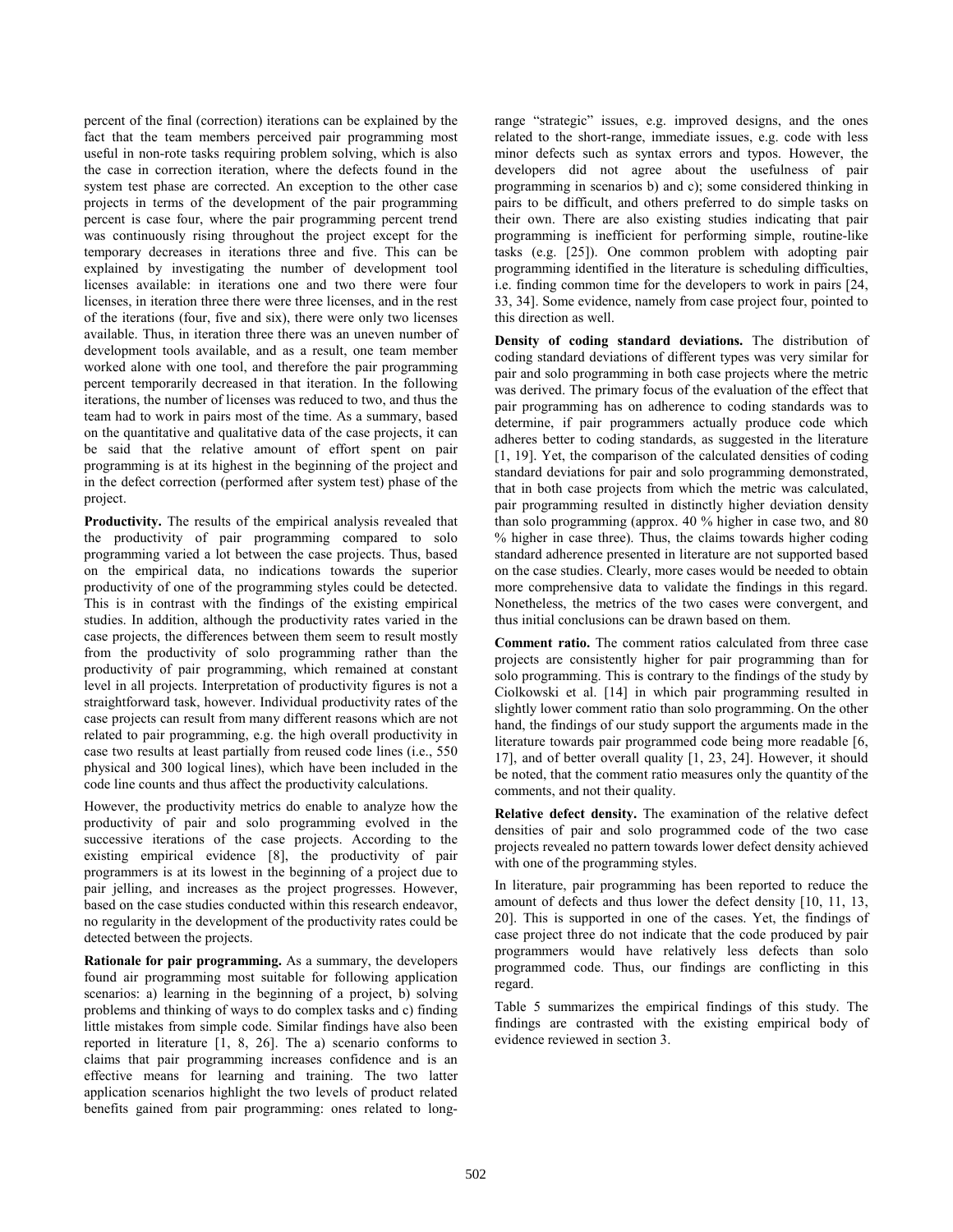| Metric         | <b>Existing empirical</b> | <b>Findings of the</b> |
|----------------|---------------------------|------------------------|
|                | body of evidence          | present study          |
| PP effort      | No evidence               | New: Effort spent      |
| percent        |                           | on PP is highest in    |
|                |                           | the beginning of a     |
|                |                           | project and in the     |
|                |                           | final iteration        |
| Productivity   | Pairs are more            | Not supported:         |
|                | productive than           | neither                |
|                | solos;                    | programming style      |
|                | PP productivity           | has consistently       |
|                | gradually increases       | higher productivity    |
| Rationale for  | PP is most useful         | Supported: PP is       |
| PP             | for complex tasks         | most useful for        |
|                | and training/             | learning, and          |
|                | learning                  | complex tasks          |
| Density of     | PP produces code,         | Contradicted: PP       |
| coding         | which has higher          | results in lower       |
| standard       | adherence to coding       | adherence to           |
| deviations     | standards                 | coding standards       |
| Comment        | Pairs produce more        | Supported: Code        |
| ratio          | readable code;            | produced by pair       |
|                | Pair code has lower       | programming has        |
|                | comment ratio (one        | higher comment         |
|                | study)                    | ratio than solo        |
|                |                           | code                   |
| Relative       | Pairs produce code        | Not supported:         |
| defect density | with fewer defects        | Conflicting results    |

**Table 5. Summary of the empirical results** 

# **5. CONCLUSIONS**

There are two main contributions in this research: the performed summary and review of the existing empirical knowledge on pair programming, and the presented new empirical results. The empirical findings related to the practical use of pair programming provide concrete information, which can be utilized in industry in, for example, effort estimations and focusing pair programming efforts to certain kinds of activities, tasks, or project phases. Furthermore, the presented findings related to the quality effects of pair programming provide actual, quantitative information on the effects of pair programming to explicitly defined quality metrics instead of anecdotal evidence or ambiguous metrics. Equally importantly, the findings of the research can be utilized by academia in cost-benefit analysis of pair programming as empirically obtained and validated parameters for different existing calculation models.

The study at hand suffers from not having calculated all metrics from all of the four case studies, but has taken this into account in the discussion section when interpreting the results. To our surprise, some of the results obtained in this study offer contrasting results to the existing empirical body of evidence: our empirical data indicates, that pair programming does not provide as extensive quality benefits as suggested in the literature, and on the other hand, does not result in consistently superior productivity when compared to solo programming. Yet, these results are far from being conclusive in scientific sense, and therefore, further studies on the subject are needed.

In future research efforts, analysis of the metrics proposed in this study, could be extended to a more detailed level. For example, a

means of tracing defects back to either pair or solo programming would be valuable, because without this, only relative defect density can be studied instead of absolute defect density. Also, analysis could be extended to consider not only the number of found defects, but also their severity. Additionally, the analysis of the comment ratio and adherence to coding standards could be partially merged to consider not only the quantity, but also the quality of the comments in the source code.

# **6. ACKNOWLEDGEMENTS**

This work has been performed within AGILE-ITEA project (http://www.agile-itea.org/). We would like to thank Professors Juha Röning and Veikko Seppänen from University of Oulu for their valuable comments. Also, the developers and customers of the case projects should be acknowledged for their inputs. We would also like to thank the three anonymous reviewers of this paper for their valuable improvement suggestions.

### **7. REFERENCES**

- [1] L. Williams and R. Kessler, *Pair Programming Illuminated*: Addison-Wesley, 2003.
- [2] K. Beck, *Extreme Programming Explained: Embrace Change*: Addison-Wesley, 1999.
- [3] P. Abrahamsson, J. Warsta, M. T. Siponen, and J. Ronkainen, "New Directions on Agile Methods: A Comparative Analysis," International Conference on Software Engineering, 2003.
- [4] B. F. Hanks, "Tool Support for Distributed Pair Programming," Workshop on Distributed Pair Programming. Extreme Programming and Agile Methods - XP/Agile Universe, 2002.
- [5] O. Salo and P. Abrahamsson, "Empirical Evaluation of Agile Software Development: A Controlled Case Study Approach," 5th International Conference on Product Focused Software Process Improvement, Japan, 2004.
- [6] J. T. Nosek, "The Case for Collaborative Programming," *Communications of the ACM*, vol. 41, pp. 105 - 108, 1998.
- [7] L. A. Williams, *The Collaborative Software Process. PhD Dissertation,* University of Utah, 2000.
- [8] L. Williams, R. R. Kessler, W. Cunningham, and R. Jeffries, "Strengthening the Case for Pair Programming," *IEEE Software*, vol. 17, pp. 19-25, 2000.
- [9] K. M. Lui and K. C. C. Chan, "When Does a Pair Outperform Two Individuals?" XP2003, Italy, 2003.
- [10] M. M. Müller, "Are Reviews an Alternative to Pair Programming?" 7th International Conference on Empirical Assessment in Software Engineering, UK, 2003.
- [11] J. Nawrocki and A. Wojciechowski, "Experimental Evaluation of Pair Programming," 12th European Software Control and Metrics Conference, UK, 2001.
- [12] W. S. Humphrey, *A Discipline for Software Engineering*: Addison-Wesley, 1995.
- [13] L. Williams, "Integrating Pair Programming into a Software Development Process," 14th Conference on Software Engineering Education and Training, USA, 2001.